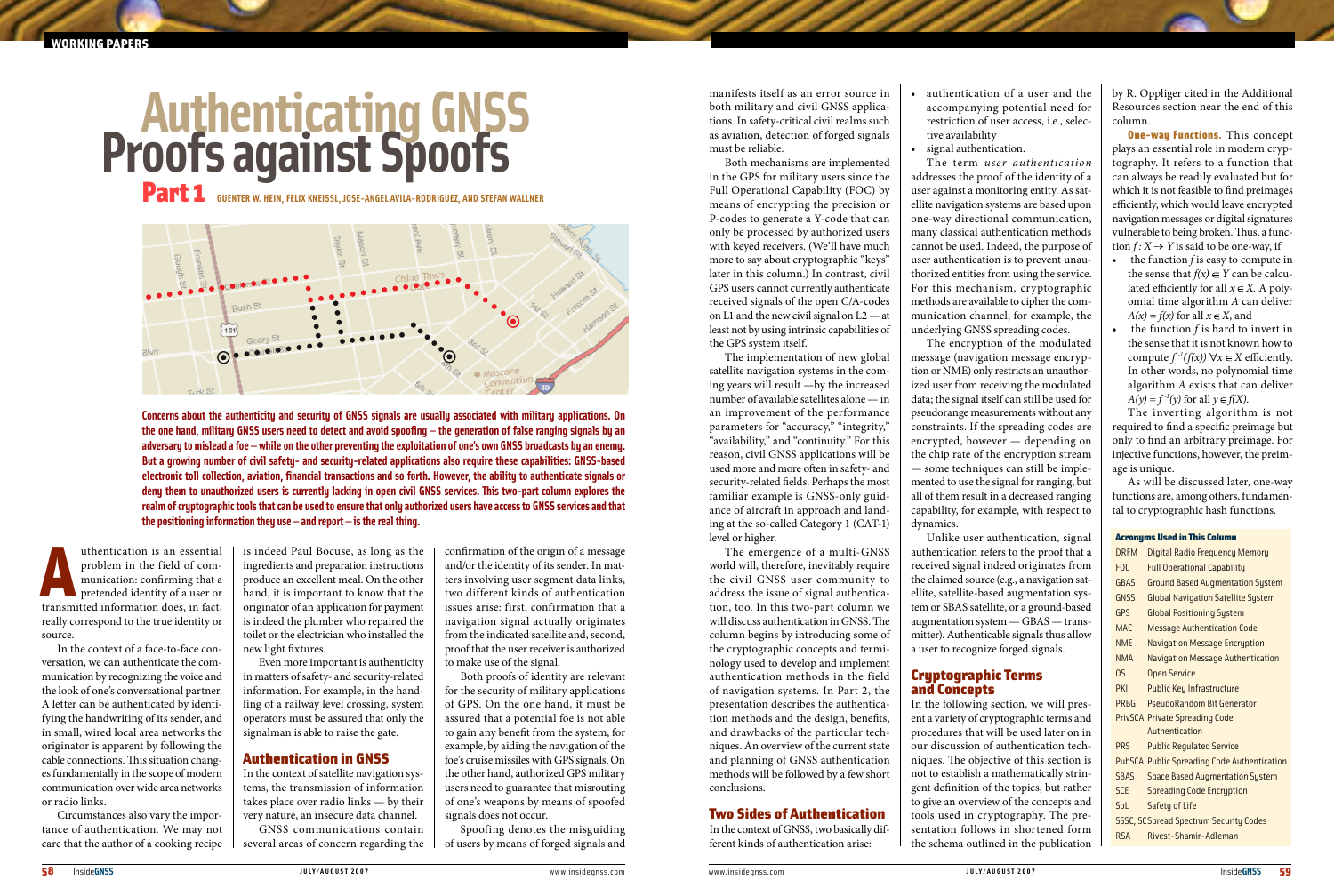**Trapdoor Function.** This term refers to a one-way function for which some extra information exists that, when employed, makes it possible to invert the function efficiently. Thus, the function  $f: X \rightarrow Y$ is called a trapdoor function, if

- • the function *f* is a one-way function and
- the function *f* is, together with some extra information *t* — also called *trapdoor information* — efficiently to invert. A polynomial time algorithm *I* exists that delivers  $\tilde{x} = I(f(x), t)$  with  $f(\widetilde{x}) = f(x)$ .

Hash Functions. The reductionist quality of hash functions enables the efficient mapping of messages of arbitrary length to messages of fixed length. For example, let ∑ be an alphabet comprised of the numbers 0 to 9. The function  $h : \Sigma^* \rightarrow$  $\Sigma^1$ ,  $h(x) = x_1$ , then defines a hash function mapping every input value *x* to the value of its first decimal place. This simple kind of hash function is often applied in everyday life. For example, the hash

Again, the inverting algorithm is only required to find an arbitrary, not a specific preimage. An example of a trapdoor function is the RSA algorithm used in asymmetric encryption systems.

function defined by "map some name down to its first letter" is used to sort telephone numbers in a notebook.

Cryptographic hash functions *h* have, in additional to the basic hashing property, several other important properties. It has to be computationally infeasible to find for any given hash value a corresponding message mapping to this hash value. Moreover, it has to be computationally infeasible to find for any given message, a further (distinct) message that results in the same hash value.

If a cryptographic hash function proves computationally infeasible to find two arbitrary messages that map to the same hash value, that hash is said to have strong collision resistance. Thus, a hash function  $h: \Sigma^* \to \Sigma^n$  is a cryptographic hash function, if

- the hash function is preimage resistant, that is, it is computationally infeasible to find an input message  $x \in \Sigma^*$  that maps to  $h(x) = y$  for a given hash value  $y \in h(\Sigma^*)$  and
- the hash function is second-preimage–resistant, which makes it computationally infeasible to find a second input word  $\widetilde{x} \in \sum^*$  with  $x \neq \widetilde{x}$  that

maps to the same hash value  $h(x) =$ *h*( $\tilde{x}$ ) for any given input word  $x \in \Sigma^*$ . Furthermore, a cryptographic hash function is called collision resistant if it is computationally infeasible to find two arbitrary but distinct messages  $x, \tilde{x} \in \Sigma^*$ with  $x \neq \tilde{x}$  that map to the same hash value  $h(x) = h(\tilde{x})$ .

Thus, a function  $p: \{0,1\}^* \rightarrow \{0,1\}^*$  is a cryptographic pseudorandom bit generator, if  $|p(s)| > |s|$  holds for all  $s \in \{0,1\}^N$ and *p(s)* is pseudorandom, that is, *p(s)* is under the assumption of bounded computational power indistinguishable from a truly random bit sequence *v*.

 $\left| \cdot \right|$  denotes the length of a bit sequence

and *s, v* are random bit sequences with  $|v| = |p(s)|$ .

As one can see, the condition of the preimage resistance implies that cryptographic hash functions are one-way functions. The principle of cryptographic hash functions is visualized in **Figure 1**.

- the space of the plaintext messages *M*,
- • the space of the ciphertext messages *C*,
- $\bullet$  the space of usable keys  $K$ ,
- the (keyed) family of encryption functions  $E = \{E_k : k \in K, E_k : M \to C\}$ and

Furthermore, (keyed) families of cryptographic hash functions have an application in message authentication codes (MACs). If sender and receiver share a common but secret key, messages can be authenticated by sending — in addition to the message — the hash value of the message under the keyed cryptographic hash function. The receiver computes the hash value applying the secret key and gains authenticity thus by comparing it with the received hash value.

Common representatives of cryptographic hash functions include the MD4 (Message-Digest algorithm 4), MD5, and SHA (Secure Hash Algorithm).

Pseudorandom Bit Generator. A PRBG is an efficient deterministic algorithm that maps an arbitrary bit sequence of a certain length to a bit sequence of considerably greater length that appears to be random. To construct pseudorandom bit sequences, the initialization seed of the PRBG has to be generated non-deterministically. In effect, a PRBG acts rather as a "randomness expander": The output of a cryptographic PRBG has to be, at least under the assumption of bounded computational power, indistinguishable from a truly random bit sequence.

- Ciphertext-only attacks: the adversary only knows one or several ciphertexts and tries to determine the corresponding plaintexts or keys. An encryption system that is vulnerable to this kind of attack is totally insecure.
- Known-plaintext attacks: the adversary knows one or several pairings ciphertext/plaintext and tries to determine the key used for encryption or to decrypt unknown plaintext from some ciphertext.
- Chosen-plaintext attacks: the adversary is able to encrypt arbitrary plaintext messages under the key used for a cryptographic system. By means of this, the adversary can create plaintext/ciphertext pairings and uses this information to determine the encryption key or to decrypt unknown plaintext from some ciphertext.
- • Chosen-ciphertext attacks: the adversary can decrypt arbitrary ciphertext messages under the used key. By doing this, the adversary is able to create plaintext/ciphertext pairings

**Block Ciphers.** These methods for symmetric encryption do not encrypt or decrypt messages sign by sign but rather packages of signs in one step. Both the plaintext space *M* and the ciphertext space *C* consists of all n-tupels over the alphabet ∑.

The first condition addresses the expanding character of pseudorandom bit generators. The second condition names the pseudorandomness of the output sequence.

In order to appear random, the output sequence has to pass basic statistic tests. Any arbitrary n-tupel has to occur at nearly the same probability, e.g. one can count nearly the same number of occurrence of the 2-tupels [1,1], [1,0], [0,1] and [0,0] from a pseudorandom sequence. A further possibility for assessing the randomness of a bit sequence is to examine it for compressibility: if the sequence is compressible (e.g., by gzip), it contains redundancy and therefore appears not to be random.

Pseudorandom bit generators are implemented as finite state machines. **Figure 2** illustrates the principle of a PRBG.

Pseudorandom bit generators find application in symmetric encryption systems, namely in additive stream ciphers.

## Symmetric Encryption Systems.

These systems enable the encryption and decryption of messages under the assumption that the sender and the receiver possess a common key, which is secret to the outside world. (See **Figure 3**.) Symmetric encryption systems consist of the following components:

• the (keyed) family of decryption functions  $D = \{D_k : k \in K, D_k : C \to M\}.$ To benefit from a symmetric encryption system, it has to hold that  $D_k(E_k(m))$  $= m \forall m \in M$  and  $\forall k \in K$  — the decryption function is inverse with respect to the encryption function. Moreover, without knowledge of the secret key, both the encryption function and the decryption function have to be one-way. Thus, the objective of symmetric encryption systems is to make it impossible to move from the ciphertext to the plaintext without knowledge of the secret key.

We can assess the relative security of symmetric encryption systems in terms of the following types of attacks.

> and uses this information to determine the key used for encryption or to find valid ciphertext messages for some plaintext messages.

Besides the security issue of a cryptographic system's resistance against the types of attacks described here, other criteria can help decide on the choice of symmetric encryption systems, such as the size of the key space and the computational effort of encrypting and decrypting.

Symmetric encryption systems are usually categorized as either block ciphers or stream ciphers.

Because the plaintext space and the ciphertext space are the same sets, one way to encrypt and decrypt messages is by defining a permutation table for all possible messages. The number of possible messages increases with the block

## **MORKING PAPER**



FIGURE 1 Cryptographic hash functions: preimage-resistant reductions

FIGURE 2 . Model of a finite state machine PRBG